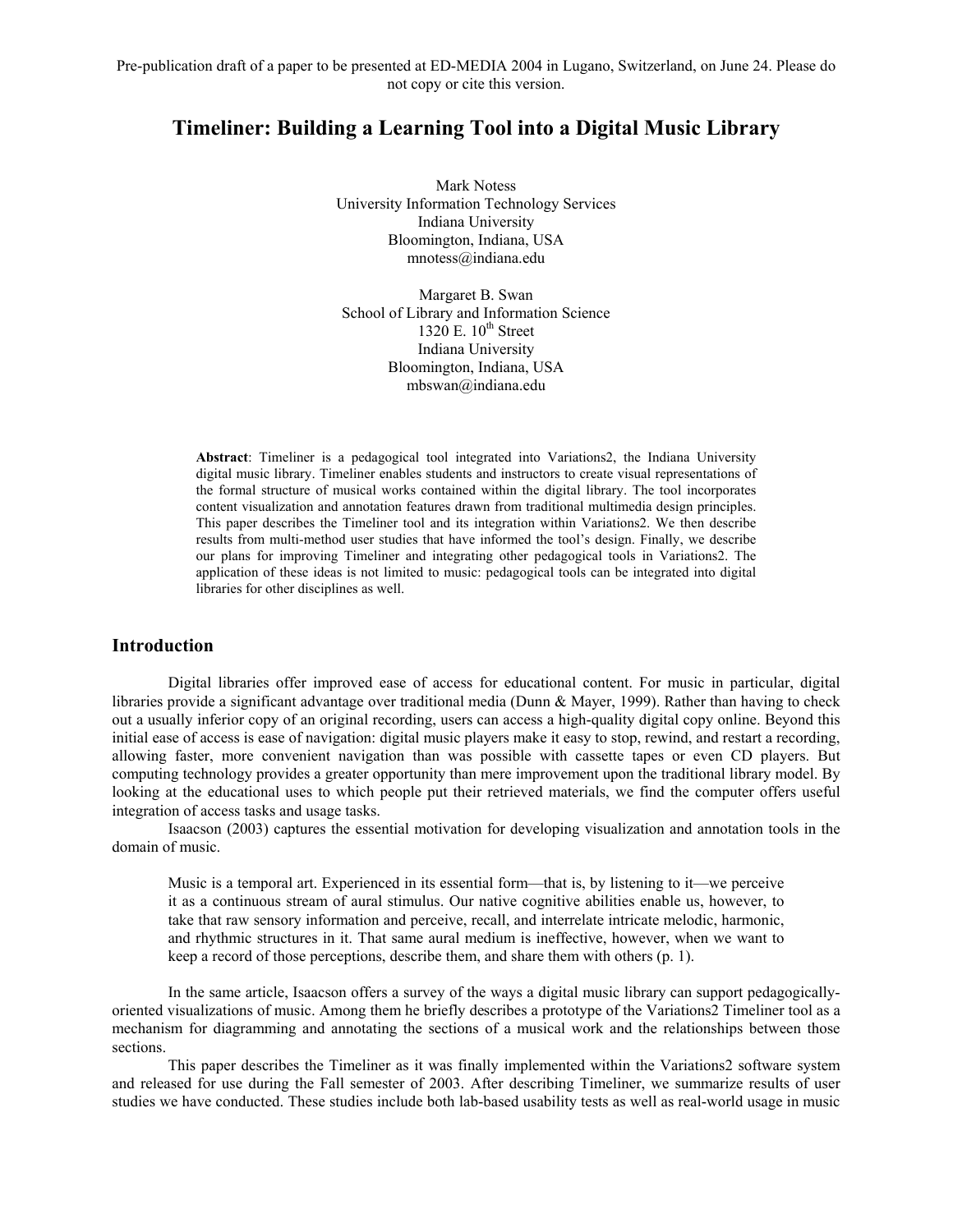classes. We conclude by outlining our future plans for pedagogical tool development and offering suggestions for how our work might apply beyond the discipline of music. The conference presentation based on this paper will include a short demonstration of the Variations2 Timeliner.

# **The Variations2 Timeliner**

Variations2, the Indiana University Digital Music Library Project, is a large research and development project focused on providing a testbed for research related to digital music libraries (Variations2, 2004). Pedagogical tools for music theory instruction are a major part of the project. The components introduced with the first version of Variations2 were a search window, a streaming audio player, and a score viewer. In the second release, during the Fall semester of 2003, one of the new components was the Timeliner. Timeliner is integrated with the rest of the system: users can search for a musical recording, listen to it with the streaming audio player, and then select one or more tracks of the recording to diagram in the Timeliner window (Fig. 1).



**Figure 1**: The Variations2 Timeliner window showing formal analysis of Franz Schubert's "Gretchen am Spinnrade"

A common design principle of content visualization and annotation tools alike is that they enable interactive representations of content in a temporal space (Mackay & Pagani, 1994). This temporal variable is also a core element of Timeliner; users create content representations in the form of musical "timelines" which are linked to synchronized audio playback. Time-based interactivity is further encouraged via the presence of a playback position indicator ("slider") that moves along the timeline. The temporal timeline space may be supplemented with a wealth of visualization elements such as bubbles, hierarchical bubble groups, colors, timepoints, measure numbers, and text labels. Bubble properties such as size, height, and individual color (or overall palette) may be adjusted to suit the task at hand, as can audio playback methods and background color (Fig. 2). Users can navigate the recording by clicking on a bubble. This allows rapid comparison of similar or dissimilar sections.

Temporal space considerations are also a common feature of complex annotation tools, as are related variables such as segmentation and positioning of points of interest (Yamamoto, et al., 2001). Timeliner users may similarly annotate their visualizations to distinguish certain sections of a musical work and note meaningful places in the work. Timeliner annotations take the form of written descriptions illustrating the musical events or processes that take place in a bubble or group of bubbles, or those that are associated with a timepoint or marker. Annotations are displayed during playback in the annotation pane. In figure above (Fig. 1), the slider is in the bubble labeled "5". Therefore the annotation pane displays the annotations associated with that bubble. However, the marker (small black triangle) is also nearby, so the annotation for the marker labeled "his kiss" is also displayed in the annotation pane.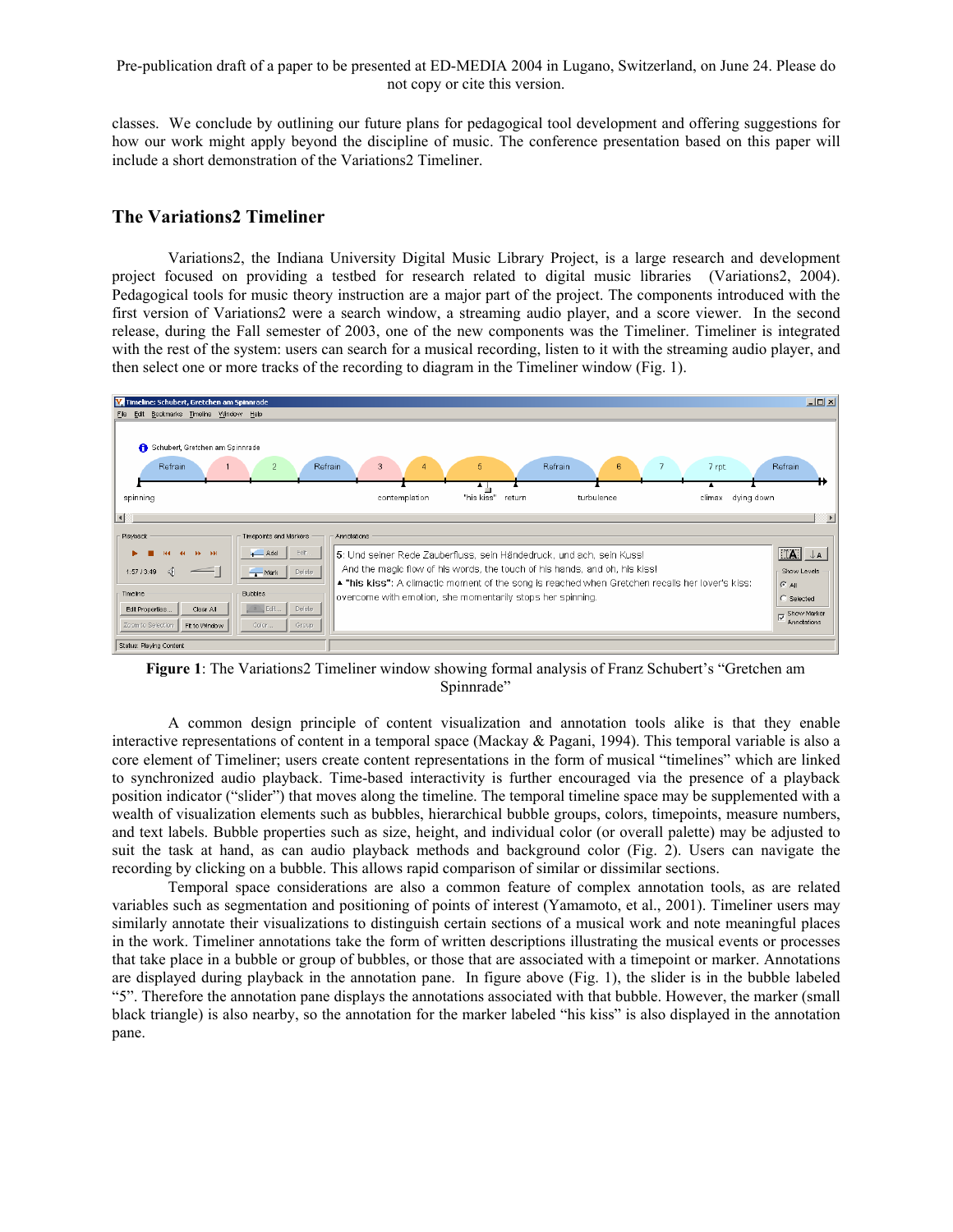

**Figure 2:** Timeline example, with square, black & white, hierarchical "bubbles" showing a phrase-length analysis of the Beatles' "Being For the Benefit of Mr. Kite"

Beyond being a diagramming and annotation tool for individual use, Timeliner also supports the educational context. When users have finished creating a timeline, they can save the timeline as a data file for sharing with others. In support of instructional needs, a timeline—the diagram and all the labels, annotations, and timepoint time offsets—can be saved as a web page. This web page can be printed for submission as an assignment. Timeliner supports in-class use by faculty by providing the ability to enlarge the annotation display font or zoom in on a part of the timeline for an up-close view.

Timeliner works only with recordings cataloged in the Variations2 collection. This collection is currently rather limited, with just under 300 recordings in the collection. We add recordings to the collection to support pilot studies, or as we have time for cataloging.

# **User Studies**

Multiple evaluations of Timeliner have been conducted to gauge how well it works for both student and faculty users. In addition to traditional usability lab sessions with representative music students, pilot studies integrated Timeliner into actual instructional usage.

#### **Usability Lab Sessions**

Two usability tests which focused on the Timeliner have been conducted thus far. The initial test was a formative evaluation conducted with six participants early in the development process. We used the results of this test to make numerous changes to the design of the tool. The second usability test, with seven participants, was conducted after Timeliner largely resembled its current form but prior to its actual release. We focus here on the results of that second test.

The user test required participants to work through three major tasks, two of which involved the Timeliner (the third task focused on other Variations2 features). The two timeline-related tasks are shown below (Tab. 1).

Task 1. Motivation: Next week's theory quiz requires that you analyze and diagram a Beatles song and turn it in before the end of class. You decide to use the Variations2 Timeline tool to practice for the quiz.

- 1. Create a new timeline for the Beatles song entitled "Norwegian Wood".
- 2. Diagram the structure of the piece by creating bubbles.
- 3. If appropriate, group a set of bubbles to show larger formal structure.
- 4. Use labels and/or colors to show relationships between the sections.
- 5. Add annotations to some bubbles to describe some musical feature of that section.
- 6. Print out the timeline you just created.

Task 2. Motivation: One of the pieces you have been working with is the Beatles song entitled "I Will". You open the timeline file, a work in progress, to continue diagramming the structure.

- 1. Adjust the timeline for "I Will" so that it more correctly reflects the structure of the song. You may want to change colors, labels, timepoints, etc.
- 2. Save the timeline after you are done making adjustments.
- 3. Print out the timeline you just saved.

**Table 1**: Timeline tasks from usability test.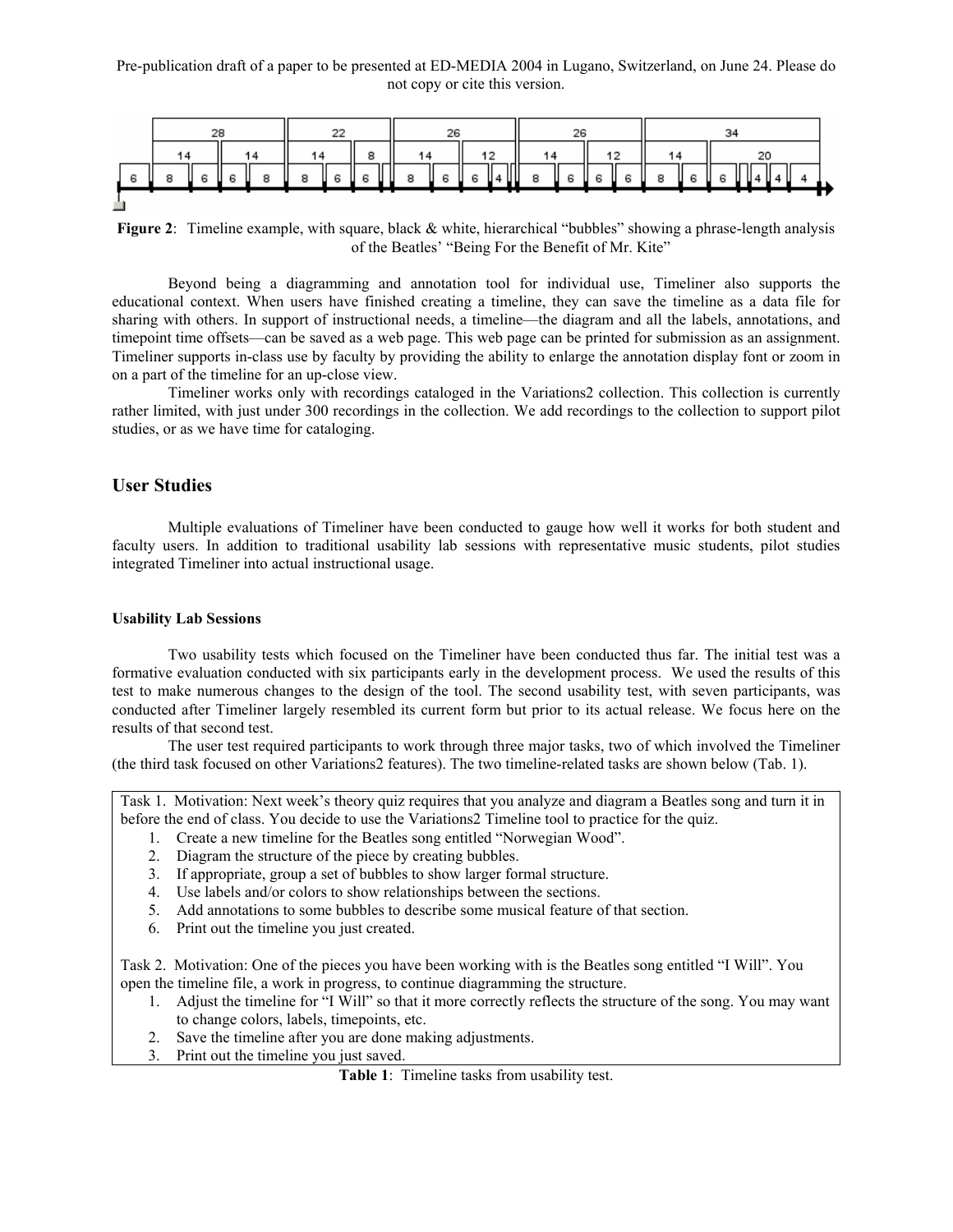Participants also filled out a demographic questionnaire and a user satisfaction survey. The test was followed by a debriefing interview. Participants were recruited from two music theory classes at the IU School of Music, one junior-level and the other graduate-level.

Results from the test indicated a good level of overall satisfaction with the Variations2 system. Satisfaction was measured by eleven 7-point Likert scale items, where 1 was negative and 7 positive (e.g., "Overall, I found Variations2 difficult/easy"). The mean satisfaction rating by all users across all items was 5.88. Participants expressed enthusiasm for using the Timeliner tool to complete music theory assignments and said it would be unquestionably useful. The most significant usability issues raised by the test pertained to initiating the Timeliner window. Participants were confused about how to start Timeliner from Variations2. We made changes to address this issue prior to releasing the software. A more minor issue was that some users were initially put off by the complexity of the Timeliner window. As this appeared to be a minor issue, we chose not to address this before release.

## **Pilot Instructional Usage**

 During the Fall semester of 2003, the Timeliner received pilot usage in three courses (Tab. 2). For each pilot, students had the opportunity to fill out a post-pilot survey that included our eleven satisfaction items along with some free response questions. In all, 66 surveys were returned. After the semester ended, we interviewed the course instructors with open-ended questions to get their perspective on Timeliner and their students' experience with it.

|                                                   |                                                                               | Survey    | Mean         |
|---------------------------------------------------|-------------------------------------------------------------------------------|-----------|--------------|
| Pilot                                             | <b>Activity Description</b>                                                   | Responses | Satisfaction |
|                                                   | In a junior-level musical skills course for music majors, instructor asked    | $33/85^1$ | 5.33/7.00    |
|                                                   | students to use the Variations2 Timeliner to analyze a song in order to       |           |              |
|                                                   | prepare a transcription of it. Students were required to hand in a paper copy |           |              |
|                                                   | of their timeline.                                                            |           |              |
| $\overline{2}$                                    | In an undergraduate non-major music appreciation elective course, students    | $28/28^2$ | 5.22/7.00    |
|                                                   | analyzed a twelve-bar blues song using Timeliner and submitted their          |           |              |
|                                                   | completed timelines as email attachments. Students completed the              |           |              |
|                                                   | assignment during a class session held in a computer lab.                     |           |              |
| $\mathcal{F}$                                     | In a graduate-level piano literature class, instructor prepared timelines for | $5/25^3$  | 4.93/7.00    |
|                                                   | the required listening items during one week of the syllabus. Students had    |           |              |
|                                                   | the option of using the pre-made timelines to aid their study.                |           |              |
| Notes:                                            |                                                                               |           |              |
| Assignment was required, survey was optional.     |                                                                               |           |              |
| <sup>2</sup> Assignment and survey were required. |                                                                               |           |              |
| <sup>3</sup> Both usage and survey were optional. |                                                                               |           |              |

**Table 2**: Three timeliner pilots, with user satisfaction ratings.

 Overall results were similar to usability lab conclusions—a positive response despite an initial learning curve. For example, after a somewhat difficult in-class first experience with a Timeliner-based analysis assignment, fully half of the pilot 2 group (14 of 28) picked "7" (recommend) on the 7-point Likert scale when asked whether they would recommend future classes use the tool. Theory students (pilot 1), were more tentative in their endorsement. One reason may have been that their assignment—making a form diagram to accompany an transcription—did not necessarily seem relevant to them. Another reason is that, as music students, they were very aware of the limited amount of recorded music available in Variations2 and felt this would in turn limit the usefulness of the Timeliner. While not asked specifically about the Timeliner, 10 of 33 indicated a definite intention to use Variations2 again, and another 10 indicated probable use. Pilot 3 occurred while there were still some significant bugs in the software that prevented full use—hence the limited response rate and lower satisfaction rating. Overall, satisfaction ratings were slightly lower than those recorded in the usability session. In accordance with our previous findings of satisfaction ratings for Variations2, these results may suggest that satisfaction in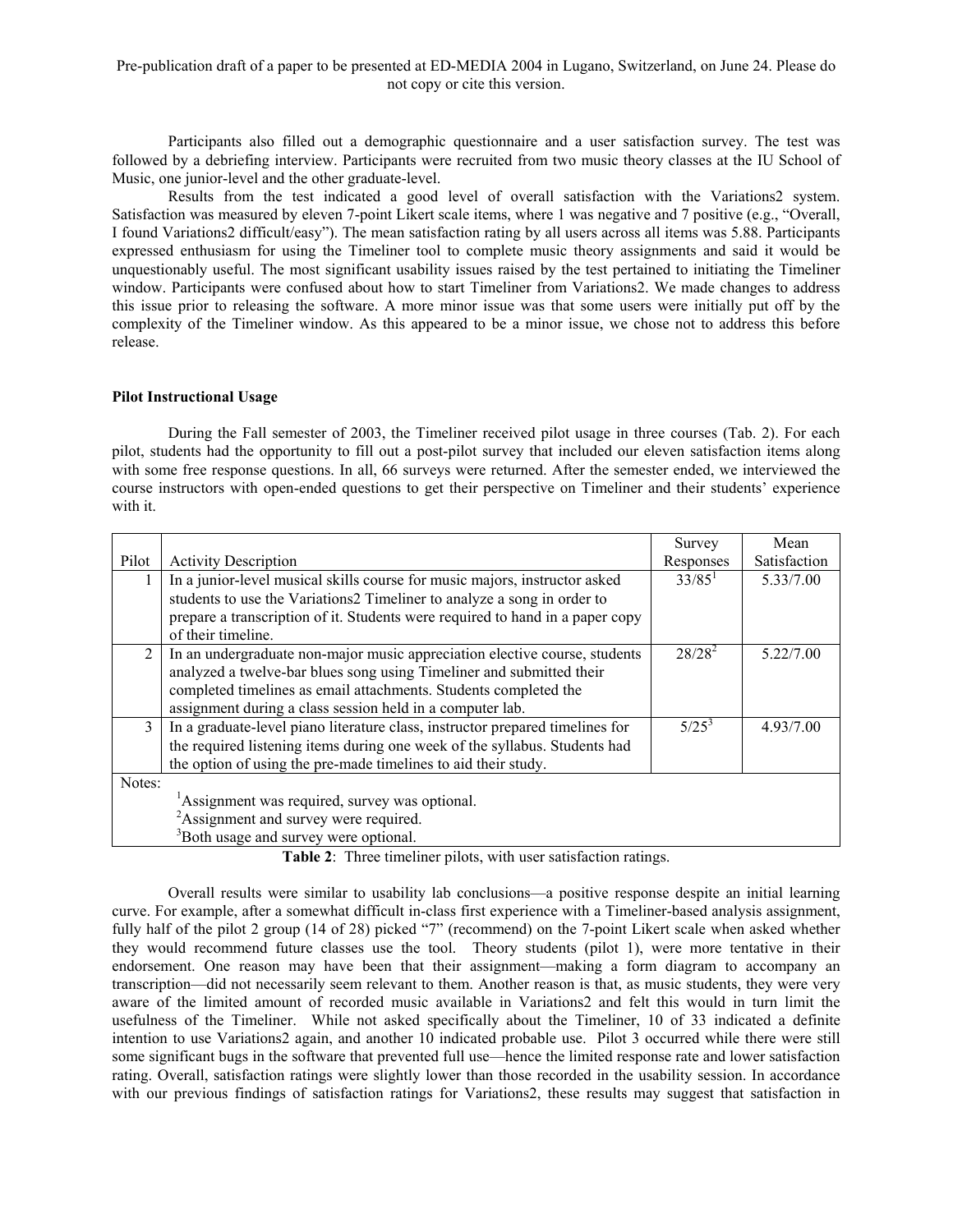contextual uses is not necessarily predictable from lab-based ratings (Notess & Swan, 2003).

 In their interviews, instructors indicated that Timeliner is particularly useful as an illustrative visualization tool when incorporated into classroom demonstration. One instructor noted,

*[One advantage of Timeliner is] …Even just in front of a class, making a form diagram like that as a group. I think it's fun. They like watching when you group the bubbles…oooooooh! It's fun, I think, to do in front of the class with their input.* 

Another instructor said he would like to use it in class but that his classroom was not equipped appropriately to allow him to use Timeliner. The small amount of recorded material in Variations2 was mentioned as a potential inhibitor for use by instructors as well.

One instructor offered perspective on what kinds of learning resulted from Timeliner use.

*[After students used Timeliner] I noticed a deeper ability among the students to listen to the music. They were questioning how and why the piece sounded like it did. They were focusing more on the musical elements in a composition and tying it to a music time period…[Timeliner] creates a visual link to what the students are hearing. [We are] able to reach both auditory and visual learners at the same time, and we're also able to bring in those learners who function best by doing. I see us reaching all three learning style groups with this. I also believe that being able to see a visual representation of what you hear is very important for these students.*

One instructor explained why he created timelines to guide his students' listening in a graduate piano literature class.

*So, theoretically they've done a theory sequence where presumably they've been exposed to things like sonata form; they have been exposed to harmonic and textural analysis, and rudiments of analysis and … are at some level familiar to them. By the same token they have probably heard some quantity of 20th century music and keyboard literature in general. But the regular and systematic tying together of the two, and the expectation that they should be able to do that in a fluent way, that in my experience is very often not the case.* 

His belief was that, by having an annotated diagrammatic representation of musical form to use for navigation during listening, his students would more quickly gain fluency in discussing musical form at the professional level. This in turn would allow him to cover more challenging material in class.

All three instructors indicated that they had recommended (or intended to recommend) Variations2 use to their colleagues.

## **Conclusions & Future Work**

After examining results from user tests and pilot usages, we can conclude Timeliner appears to offer promise of extending the benefits of a digital music library into discipline-specific pedagogical use. We have also realized that Timeliner can be quite useful independent of a digital library, so we are developing a stand-alone version of Timeliner that works with a local audio file. The stand-alone Timeliner will make it easy for faculty to create instructional timelines for classroom use using their own recordings. The stand-alone Timeliner can also be used in classrooms not having network connectivity.

Future plans for Timeliner development include possible interfacing of its visualization and annotation functions with other components of the Variations2 system such as scanned score images or encoded scores. Additional user evaluations will take place as each version is produced. Methods will include lab-based usability testing as well as further pilot projects in classroom use and continuation of instructor interviews.

An application of particular interest to us is distance learning. We are currently working with a distance version of a music appreciation course, hoping to have the distance students use Timeliner to improve their ability